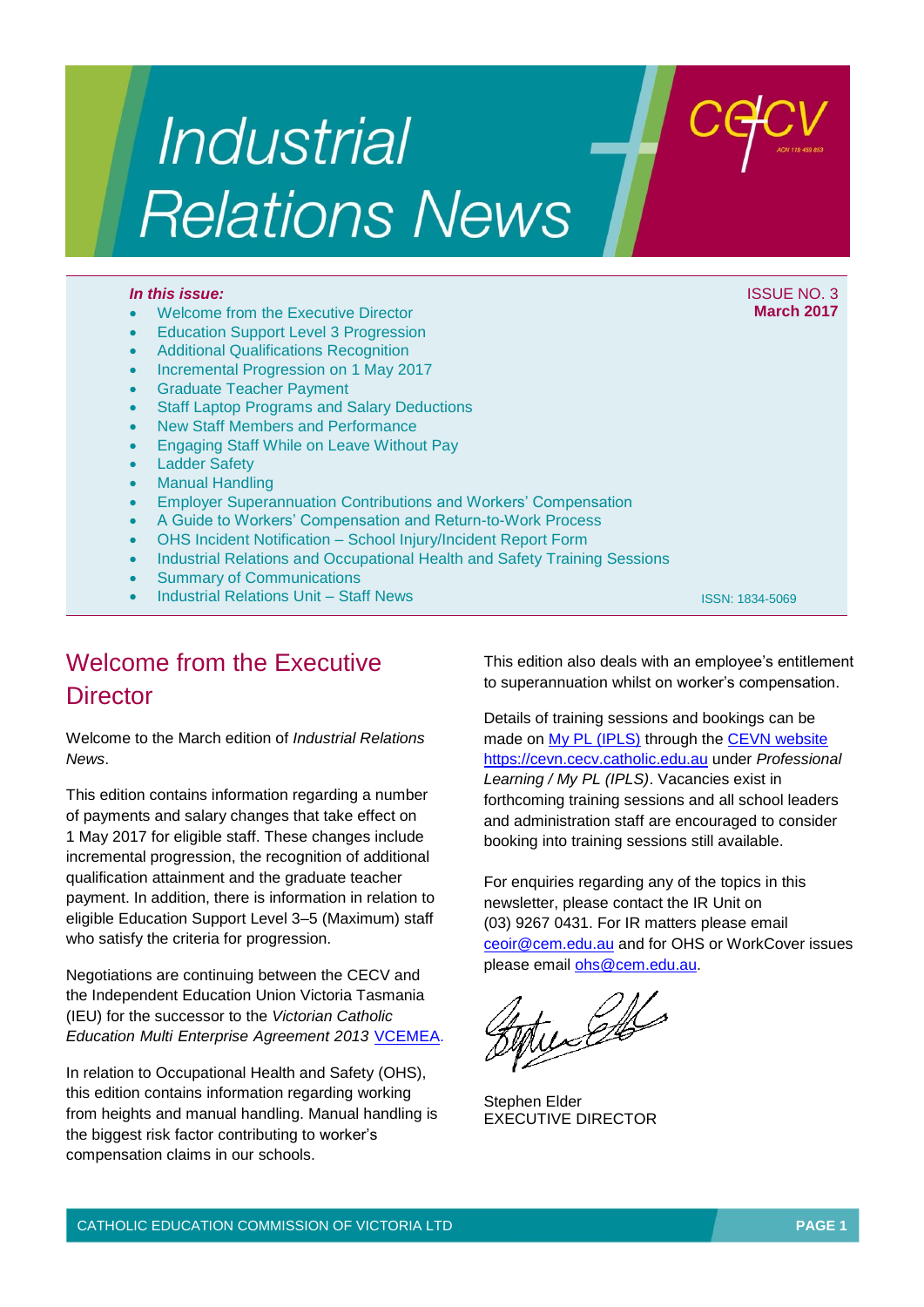### Education Support Level 3 **Progression**

On 1 May 2017, eligible education support employees who are currently at ES3–5 (Maximum) may progress beyond the Maximum to ES3–6 subject to a satisfactory application. Salary progression is not automatic and only successful ES3–5 applicants will progress to ES3–6.

Eligible education support employees at level ES3–5 who wish to progress, must submit an application to the principal on the appropriate employee request form by **31 March 2017** (last day of Term 1).

Information regarding the process of applying for progression beyond the Maximum, including templates and timelines is provided in Implementation Guide [Part 4C](http://www.cecv.catholic.edu.au/getmedia/0cee7920-842a-4da2-b36b-da274702dd76/Part-4C-Guidelines-for-salary-progression-ES3-5-170117.aspx) *Guidelines for salary progression on 1 May 2017 (education support employees Level 3–5)*.

### Additional Qualifications **Recognition**

Eligible teachers who have successfully completed a Master's Degree (or its equivalent) or higher are entitled to advance by one sub-division in the incremental scale. This additional sub-division is in addition to any incremental advancement due to their period of service.

Importantly, the additional sub-division shall only be granted to fixed-term and ongoing teachers from 1 May 2017 following the date on which the extra qualification was attained.

The [VCEMEA](http://www.cecv.catholic.edu.au/getmedia/e728ccbb-dac1-4822-9607-7c5cb8abdae9/VCEMEA_2013.aspx) 2013 recognises the attainment of up to two Master's Degrees (or its equivalent) or higher for incremental progression purposes in Clause 52.

The teacher must advise the principal in writing of the acquisition of the additional qualification(s) and produce satisfactory evidence, such as an academic transcript prior to 1 May 2017.

The additional qualification(s) should also be entered on the teacher's [Online Service Record \(OSR\)](https://cevn.cecv.catholic.edu.au/staffingir/osr.htm) through the [CEVN website](http://cevn.cecv.catholic.edu.au/cevnlogin.aspx) under *Staffing & IR*.

### Incremental Progression on 1 May 2017

Incremental progression for eligible staff occurs on 1 May 2017. This means that increases in salary must take effect from 1 May 2017 even though the actual payment may not be made until after 1 May 2017.

An employee must have at least six months of service between 1 May 2016 and 30 April 2017 to qualify for incremental progression.

Where employees are subject to an Employee Improvement Plan (EIP) under Clause 13.4 of the [VCEMEA](http://www.cecv.catholic.edu.au/getmedia/e728ccbb-dac1-4822-9607-7c5cb8abdae9/VCEMEA_2013.aspx) 2013, incremental progression may be withheld until the EIP has been concluded. Any incremental progression should occur (along with backpay of the incremental salary increase) at the conclusion of the EIP, other than where the EIP results in termination of employment under Clause 13.5(d) of the [VCEMEA](http://www.cecv.catholic.edu.au/getmedia/e728ccbb-dac1-4822-9607-7c5cb8abdae9/VCEMEA_2013.aspx) 2013.

Details regarding incremental progression and classification structures are contained in [Implementation Guide Part 3C](http://www.cecv.catholic.edu.au/getmedia/9e5b828e-4f80-4934-b3c2-a27b3c87c47b/Implementation-Guide-Part-3C.aspx) Salaries and Allowances (2017 School Year).

It is extremely important that the salary tables detailed in [Implementation Guide Part 3C](http://www.cecv.catholic.edu.au/getmedia/9e5b828e-4f80-4934-b3c2-a27b3c87c47b/Implementation-Guide-Part-3C.aspx) Salaries and Allowances (2017 School Year) are followed for all staff.

### Graduate Teacher Payment

The lump sum Graduate Teacher Payment applies to teachers who commenced ongoing employment at subdivision T1–1 prior to 1 May 2016.

The lump sum payment is based on the commencement date of ongoing employment and the time fraction of the graduate teacher.

The lump sum payment to eligible ongoing graduate teachers should be made at the same time as their incremental progression to T1–2, which is the first pay period on or after 1 May 2017.

Payment amounts are provided in **Implementation** [Guide Part 3C](http://www.cecv.catholic.edu.au/getmedia/9e5b828e-4f80-4934-b3c2-a27b3c87c47b/Implementation-Guide-Part-3C.aspx) Salary and Allowances (2017 school year).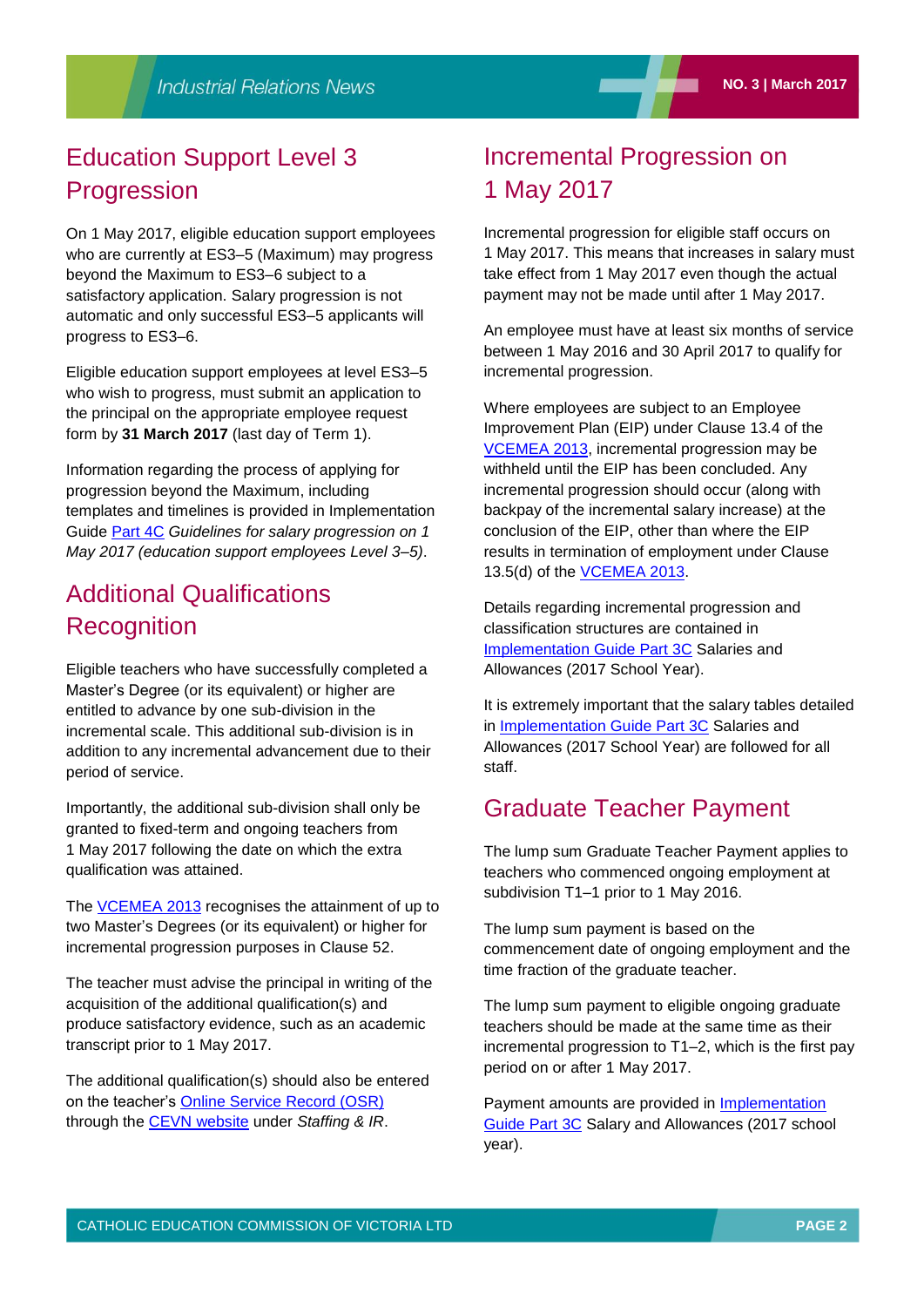### Staff Laptop Programs and Salary Deductions

The CECV and the IEU have reached a settlement in relation to the reimbursement of salary deductions from employees for laptop computers.

The CECV is seeking advice from the Grants Allocation Committee (Primary) and the Grants Allocation Committee (Secondary) in relation to the level of financial support, if any, that may be provided to schools to meet the cost of reimbursement to employees.

A Guidance Note is being prepared to assist schools in understanding the reimbursement process to enable the process to commence as soon as possible.

A [circular](https://cevn.cecv.catholic.edu.au/WorkArea/DownloadAsset.aspx?id=8589942639) dated 10 March 2017, regarding Staff Laptop Programs and Salary Deductions, provides further information.

### New Staff Members and **Performance**

Many schools have new staff members commencing this year. Often it can take time for a new staff member to settle into a new position and understand the working environment and expectations.

Now is a good time for leaders to check in with leaders and new staff to see how they are settling in, whether they need further support or training and gauge their confidence in performing work.

Staff have diverse needs and will take varying amounts of time to settle into a new role. It is important that patience is exercised. However, if a staff member is continuing to have difficulties meeting the expectations of the role it is recommended to:

- raise the issue with the staff member informally
- explain the expectations of the role
- provide examples to demonstrate the issue and explain what you want the staff member to do in the future
- ask if the staff member feels like they have the skills, resources and tools to do their role
- offer additional support such as further training, mentoring or shadowing.

It is important you do not leave the issue for too long before addressing it with an informal conversation, and if necessary putting support measures in place.

It is a misconception that a new staff member's employment can be terminated at any time prior to six month's employment. Although a staff member who has been employed for less than six months cannot make an unfair dismissal application to the Fair Work Commission, schools still needs to follow the procedures of Clause 13 of the [VCEMEA.](http://www.cecv.catholic.edu.au/getmedia/e728ccbb-dac1-4822-9607-7c5cb8abdae9/VCEMEA_2013.aspx) Following Clause 13 procedures ensures compliance with the [VCEMEA](http://www.cecv.catholic.edu.au/getmedia/e728ccbb-dac1-4822-9607-7c5cb8abdae9/VCEMEA_2013.aspx) and ensures a fair process that reduces the risk of discrimination or adverse action claims.

When terminating a staff member due to performance concerns, the Clause 13 procedure requires an Employee Improvement Plan (EIP) to be put in place to support the staff member. Clause 13 procedures do not specify the length of an EIP.

If serious concerns regarding a new staff member's performance continue after the informal discussion, contact the IR Unit for advice.

### Engaging Staff While on Leave Without Pay

Queries have been received regarding the appropriate remuneration for school staff who are engaged at their school while on approved Leave Without Pay (LWOP), other than unpaid Parental Leave.

The engagement can have positive benefits for both the employer and employee. For the employee, it provides an opportunity for them to maintain contact with the school during their unpaid absence, and for the employer, it provides the opportunity to engage an individual who is known to the school and familiar with its operation.

While not specifically provided for within the **VCEMEA** 2013, it is recommended that the employee be paid at their ordinary rate of pay for the engagement period. It is also recommend that the LWOP record be closed for the period of the engagement. This will provide for the accrual of leave entitlements.

This approach is consistent with the procedure for staff who are engaged while on unpaid parental leave.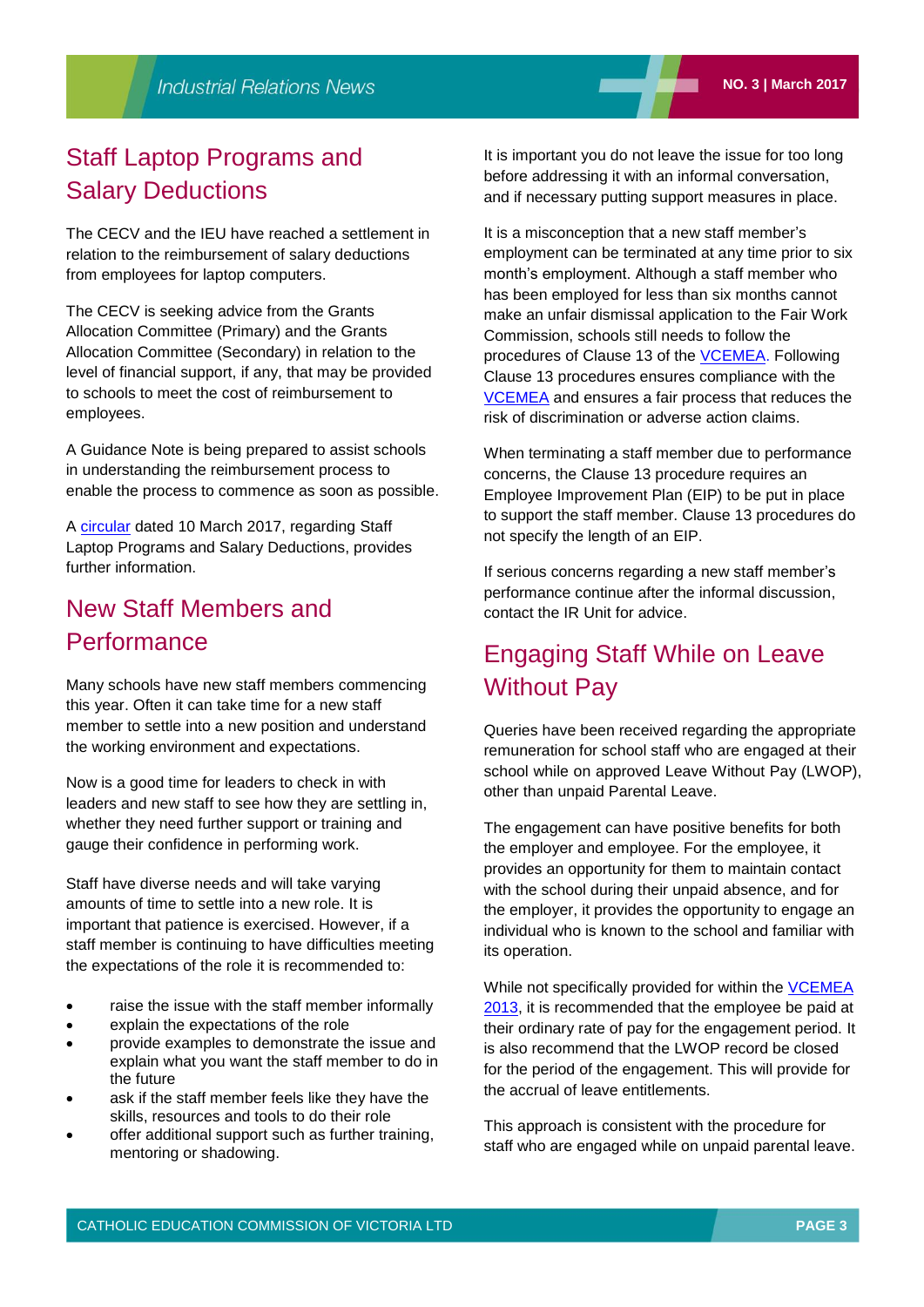The school should ensure that this period of engagement is included within pro-rata School Holiday Pay and Leave Loading calculations performed at the end of the year.

### Ladder Safety

A recent incident in a school has highlighted the risks associated with working from heights and the use of ladders when retrieving balls from roofs, erecting signs and banners, displaying student's work and accessing high shelves.

#### *Heights over 2 metres*

Specific OHS regulations apply for working at heights above two metres. Working on ladders at heights over two metres and accessing roofs to collect footballs should only be done by qualified tradespeople.

#### *Heights less than 2 metres*

School staff can still be injured from heights under two metres. For heights less than two metres, schools and principals have responsibilities to consider alternative methods of doing the work so that ladders do not need to be used.

A guide regarding working at heights and ladder safety can be obtained from [Worksafe.](http://www.worksafe.vic.gov.au/safety-and-prevention/small-business/12-ways-to-make-small-businesses-safer/working-at-heights)

### Manual Handling

Manual handling injuries are one of the most common injuries in schools, resulting in workers' compensation claims such as cuts, bruises, broken bones, sprains and strains and soft tissue injuries.

Each year, the majority of people injured in our schools do so as a result of manual handling. Manual handling is not simply the act of lifting items. It is any activity or sequence of activities that requires a person to use their physical body (musculoskeletal system) to perform work.

Hazardous manual handling is used to describe those tasks that have the potential to cause injury through the development of Musculoskeletal Disorders (MSD). Managing manual handling in schools involves identifying hazardous manual handling tasks and implementing preventative strategies in place to control the risk.

#### *Strategies to Reduce the Risk of Manual Handling Injuries*

Manual handling risks can be managed by:

- identifying the manual handling hazards in the school by completing the **Hazardous Manual** [Handling Checklist](http://www.cecv.catholic.edu.au/OHS-WorkCover/Common-Issues/Manual-Handling)
- implementing solutions to reduce the risk of injuries
- providing staff with manual handling training; for example, showing the CECV [Manual Handling](https://www.youtube.com/watch?v=UD5Vm_oo3Y8) video at a staff meeting.

Further information in relation to manual handling can be found on the [CECV website](http://www.cecv.catholic.edu.au/) under *OHS & WorkCover / Common Issues / [Manual Handling](http://www.cecv.catholic.edu.au/OHS-WorkCover/Common-Issues/Manual-Handling)*.

### Employer Superannuation Contributions and Workers' **Compensation**

During the period in which an employee is receiving worker's compensation payments, schools should be aware of the different requirements related to compulsory superannuation contributions.

A staff member, who is receiving workers' compensation payments and is entitled to accident make-up pay in accordance with Clause 46 of the [VCEMEA](http://www.cecv.catholic.edu.au/getmedia/e728ccbb-dac1-4822-9607-7c5cb8abdae9/VCEMEA_2013.aspx) 2013, is entitled to receive their normal superannuation contributions from their employer during that 26-week period. The amount payable to the staff member therefore is the same amount as what would have been payable if they were not in receipt of workers' compensation payments. For example if the staff member was a 0.6 FTE prior to receiving workers' compensation payments, then the superannuation contributions from the employer must be paid based upon 0.6 FTE.

At the end of the 26-week accident make-pay up period an employer is only obligated to pay superannuation contributions to a staff member for the hours they are working as part of a return-to-work plan. For example, if a staff member is working 0.3 FTE as part of a return-to-work plan, the obligation on the employer for compulsory superannuation contributions would only apply to the 0.3 FTE that the staff member is working.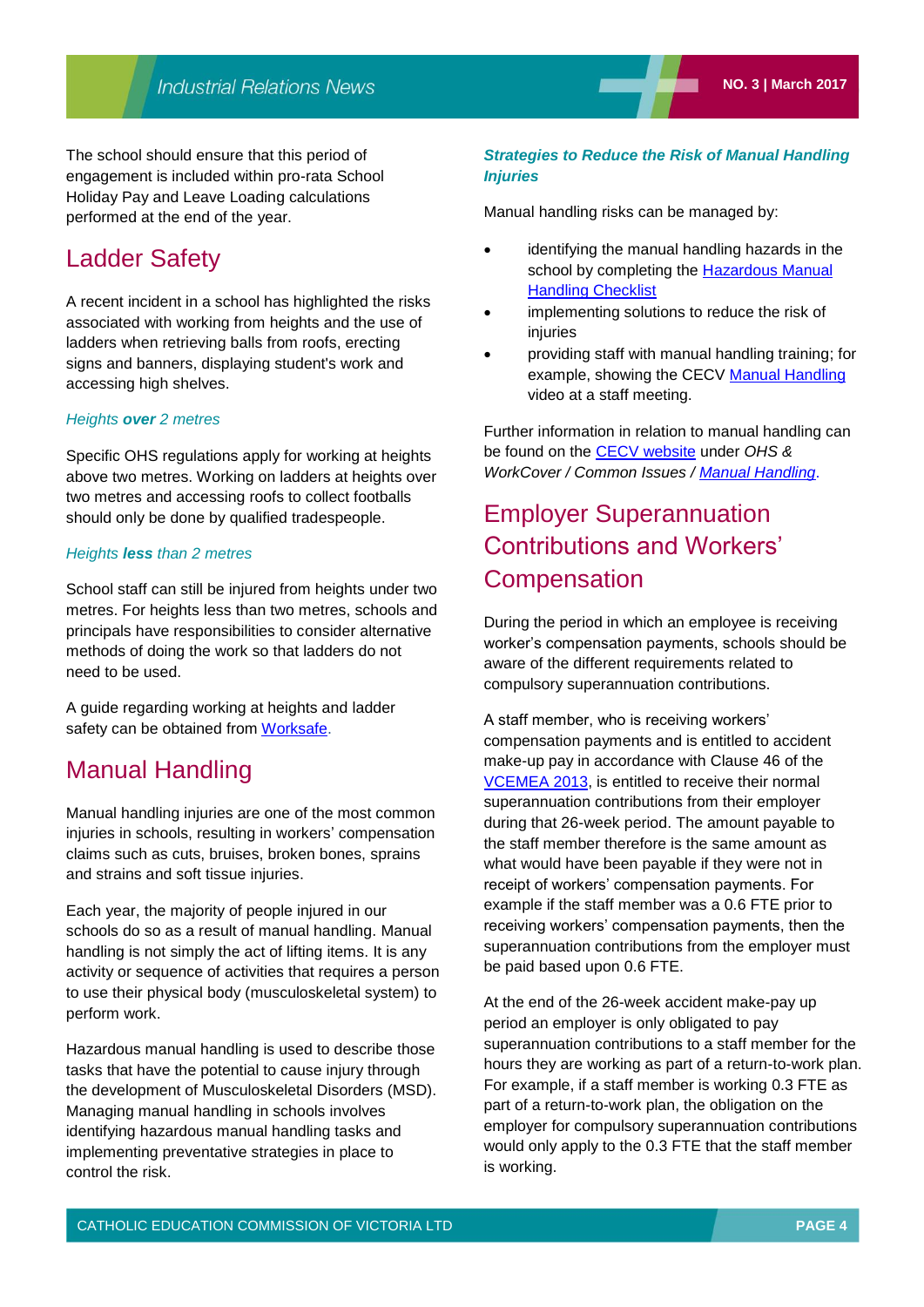The superannuation requirement would not be based upon their substantive FTE that they were working prior to the workers' compensation claim.

If a staff member has not returned to work after the initial 26-week period, an employer is not required to continue to make superannuation contributions for that staff member until such time as they to return to work.

Any questions in relation to superannuation contributions and workers' compensation can be directed to the IR Unit 03 9267 0431 or [ceoir@cem.edu.au.](file:///C:/Users/gpargeter/AppData/Local/Microsoft/Windows/Temporary%20Internet%20Files/Content.Outlook/AppData/Local/Microsoft/Windows/Temporary%20Internet%20Files/Content.Outlook/May/ceoir@cem.edu.au)

### A Guide to Workers' Compensation and Return to Work Process

The Industrial Relations (IR) Unit have a guide to assist schools in managing the Return to Work (RTW) process for ill and injured employees.

[The Guide](http://www.cecv.catholic.edu.au/getmedia/09eed7d4-7c70-4145-ae9f-51437b9c165f/CECV-Return-to-Work-Guide.aspx) includes information regarding:

- appointing a RTW Coordinator
- planning and consulting about returning to work
- assessing suitable employment in line with the injured employee's medical constraints
- developing, proposing and implementing a Return to Work plan
- supporting and monitoring the employee's progress.

[A Guide to the Return to Work Process](http://www.cecv.catholic.edu.au/getmedia/09eed7d4-7c70-4145-ae9f-51437b9c165f/CECV-Return-to-Work-Guide.aspx) can be found on the [CECV website](http://www.cecv.catholic.edu.au/) under *OHS & WorkCover / [Return to Work](http://www.cecv.catholic.edu.au/OHS-WorkCover/WorkCover/Return-to-Work)*.

For further information please contact the IR Unit 03 9267 0431 or [ohs@cem.edu.au.](mailto:ohs@cem.edu.au)

## OHS Incident Notification – School Injury/Incident Report Form

Schools are strongly advised to complete the School Injury/Incident Report form. The purpose of the report form is for schools to meet their legal requirements under the *Workplace Injury Rehabilitation and* 

*Compensation Act 2013*. The report form also assists the OHS Team to identify areas of concern and assist schools in the development of OHS policy and prevention programs.

The [School Injury/Incident Report form](http://cevn.cecv.catholic.edu.au/StaffingIR.aspx?id=5896) is available at the top of the **CEVN** website landing page:



The link includes a hyperlink to WorkSafe to facilitate the reporting of notifiable incidents (WorkSafe phone: 132 360).

### Industrial Relations and Occupational Health and Safety Training Sessions

Industrial Relations Professional Learning training sessions are now available for Term 2, 2017. Training sessions run from 10.00 am until 1.00 pm at the Catholic Leadership Centre.

Registration is now open and the details of training sessions and bookings are available on [My PL \(IPLS\)](http://cevn.cecv.catholic.edu.au/ProfessionalLearning.aspx?id=7160) through the [CEVN website](http://cevn.cecv.catholic.edu.au/cevnlogin.aspx) under *Professional Learning / My PL (IPLS)*.

The following training sessions are currently available: